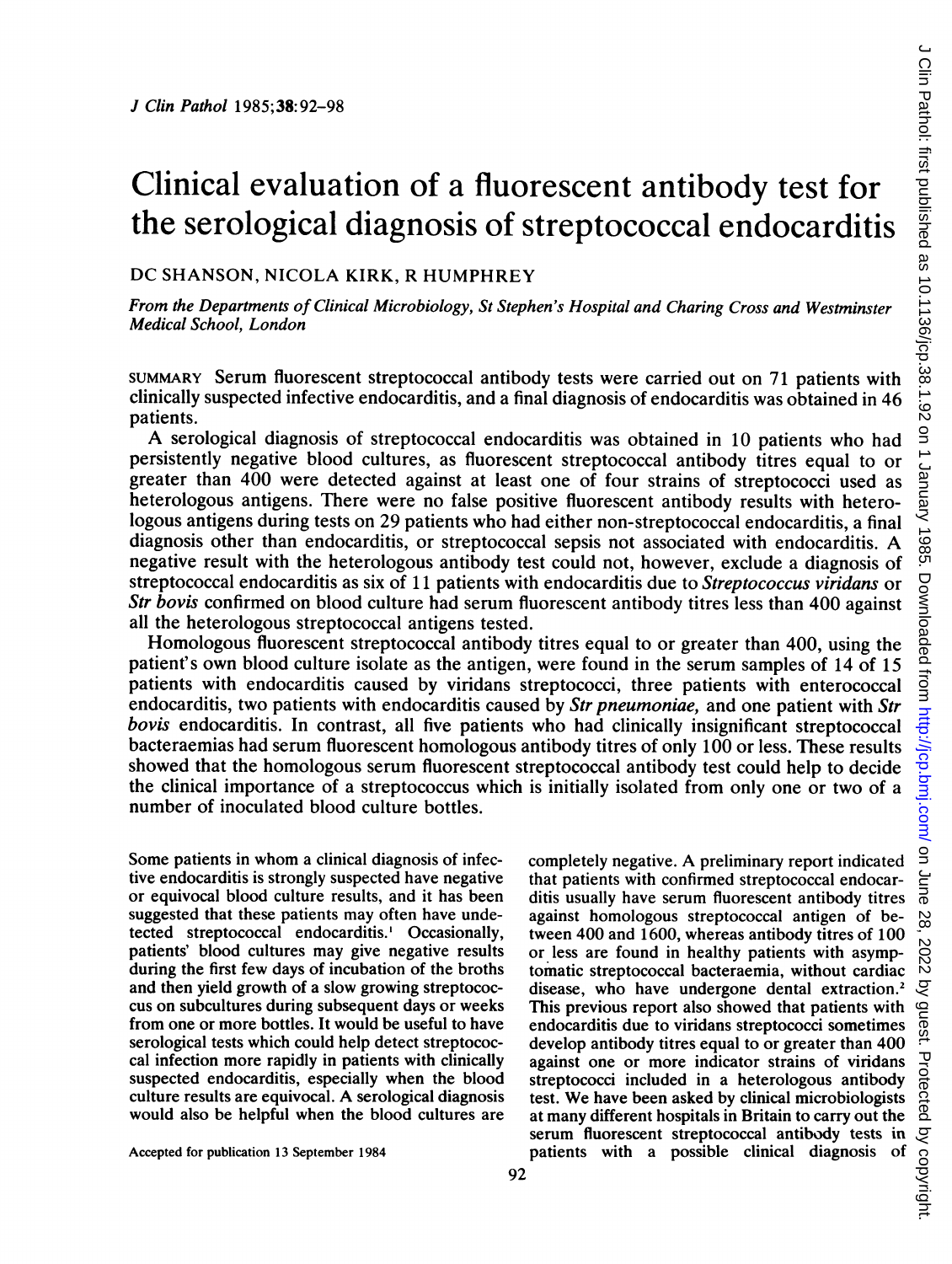endocarditis who initially had negative or equivocal blood culture results. We report here our experience together with a follow up of patients so that a clinical evaluation of the usefulness of the test may be assessed. The same set of heterologous antigens of viridans streptococci that was reported in the previous paper2 was used throughout this period.

#### Patients and methods

#### PATIENTS AND SERUM SAMPLES

Patients investigated included those with a possible clinical diagnosis of endocarditis in whom blood cultures were initially negative, patients who had a viridans streptococcus of uncertain clinical importance isolated from blood cultures, and a few patients who were finally shown to have non-cardiac sepsis due to viridans streptococci. When the blood culture results were equivocal a strain of streptococcus was occasionally sent through the post together with the serum sample. All the serum fluorescent streptococcal antibody tests were carried out in the Department of Clinical Microbiology at St Stephen's Hospital. Results of this test are included only where there were reasonably complete clinical as well as laboratory details available during the follow up of the patients.

#### SERUM FLUORESCENT STREPTOCOCCAL ANTIBODY TEST

Four positive standard reference sera, obtained from patients with endocarditis, were included with every batch of tests. The first, second, third, and fourth reference sera had high fluorescent antibody titres (between <sup>1</sup> in 800 and <sup>1</sup> in 1600) against Str mitior, Str sanguis II, Str mutans, and Str bovis I, respectively. A pooled negative control serum was also tested against each antigen.

Overnight cultures on blood agar of Str mitior (isolated from the blood of a patient with endocarditis, patient N), Str sanguis  $II$  (from a patient with endocarditis, patient L), Str mutans (from a patient with endocarditis, patient P), and Str bovis  $I$  (from a patient with endocarditis, patient C) were used as the heterologous antigens; the patient's own blood culture isolates were used for homologous antibody tests. Each culture was emulsified in buffer to give a density of between  $10<sup>7</sup>$  and  $10<sup>8</sup>$  organisms per millilitre using Brownes' tubes. A loopful of each antigen suspension was spread on to each well of a Teflon coated slide, dried, and flamed.

Buffer containing 180 g of potassium chloride,  $8.06$  g of disodium hydrogen phosphate (Na<sub>2</sub>HPO<sub>4</sub>),  $6.97$  g of sodium dihydrogen phosphate (NaH<sub>2</sub>PO<sub>4</sub>), <sup>2</sup> <sup>g</sup> of sodium fluoride, <sup>2</sup> <sup>g</sup> of sodium azide, and 2 g of sodium arsenate in 2 <sup>1</sup> of distilled water, as stock solution, was freshly diluted 1/10 in distilled water

#### for use at pH 7-2.

Each serum sample was initially diluted 1/50 and then in serial double dilutions up to 1/1600 in fresh buffer. Each heat fixed antigen smear was covered with diluted serum and incubated in a moist chamber at 37°C for 45 min. The serum was then washed off with buffer and the slide was immersed in fresh buffer for 5 min. Conjugate, fluorescein labelled sheep antihuman immunoglobulin (Burroughs Wellcome Ltd), diluted 1/32 in buffer, was added to cover the smear and the slide was incubated in the moist chamber for 45 min at 37°C. After incubation the slide was washed in buffer, dried, and mounted in 50% glycerol in buffer. All the slides were examined by incident light fluorescence using a Reichert-Fluovar microscope. Negative smears were checked by phase contrast microscopy to confirm the presence of streptococci in the fields examined. The titre was defined as the highest dilution of serum that gave definite fluorescence.

#### **Results**

#### Results of serum fluorescent antibody test, using heterologous streptococcal antigens, in patients with blood culture positive streptococcal endocarditis Eleven patients had a diagnosis of endocarditis due to either Str viridans or Str bovis confirmed by repeated isolation of the causative organism from blood cultures (Table 1). Positive results with serum antibody titres equal to or greater than 400 were obtained in six patients using the set of heterologous antigens. With four of these patients <sup>a</sup> more rapid serological result was available compared with the isolation of the streptococcus from blood cultures. A detailed example of the timing of serological and blood culture results in one of these four cases is given in Table 2.

#### Results of serum fluorescent antibody test using heterologous antigens in patients with evidence of streptococcal endocarditis but in whom blood cultures were negative

Streptococcal endocarditis was finally detected in 10 patients by the serum fluorescent antibody test alone (Table 1, cases 12 to 21). With most of these patients there was a firm clinical diagnosis of infective endocarditis and appropriate antibiotic treatment for streptococcal endocarditis was always given, but in a few patients the diagnosis was less certain. An example where the results of the serum fluorescent streptococcal antibody test greatly influenced the management of the patient was in a case of cerebral haemorrhage (case 2, Table 2). A follow up test on this patient 18 months later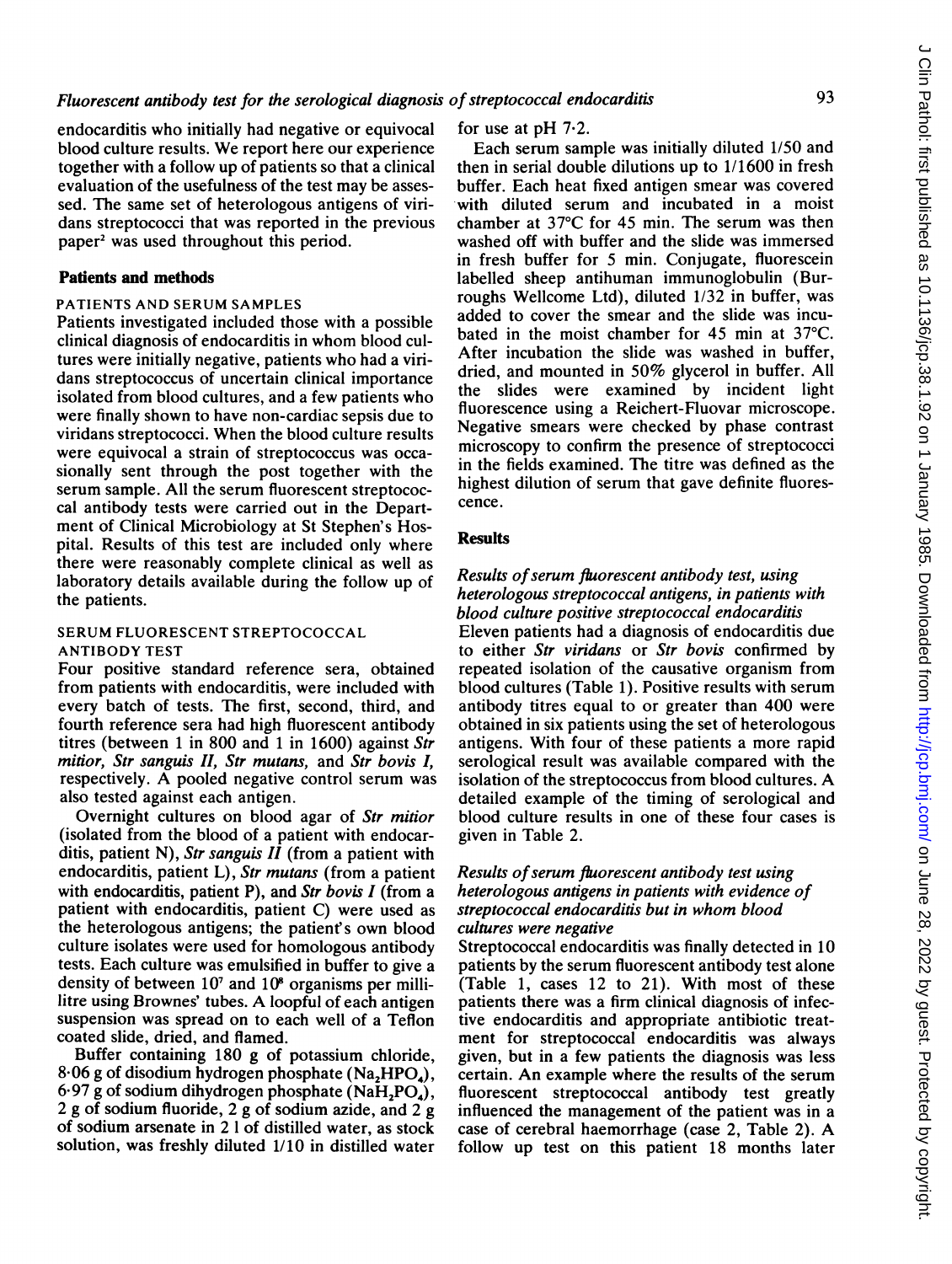| Patient no | antigens   | Results of serum fluorescent streptococcal antibody test with heterologous | Final results of blood<br>cultures and identity of | Antibody titre to<br>homologous antigens |                |           |
|------------|------------|----------------------------------------------------------------------------|----------------------------------------------------|------------------------------------------|----------------|-----------|
|            | Str mitior | Str sanguis II                                                             | Str mutans                                         | Str bovis I                              | isolates       |           |
|            | $800(+)$   | $100*$                                                                     | 100                                                | 100                                      | Str mitior     | $1600(+)$ |
|            | $800(+)$   | 100                                                                        | 100                                                | 100                                      | Str mitior     | 1600(+    |
|            | 1600(+`    | 100                                                                        | 200                                                | 100                                      | Str sanguis II | 1600(+    |
|            | $400(+)$   | 100                                                                        | 100                                                | 100                                      | Str viridans   | 1600(+    |
|            | 100        | 100                                                                        | 100                                                | $400(+)$                                 | Str bovis I    | 1600(+    |
| o          | $400(+)$   | 100                                                                        | 100                                                | 100                                      | Str viridans   | 1600(+    |
|            | 100        | 100                                                                        | 100                                                | 100                                      | Str mitior     | $1600(+)$ |
| 8          | 100        | 100                                                                        | 100                                                | 100                                      | Str mitior     | 100       |
| 9          | 100        | 100                                                                        | 100                                                | 100                                      | Str mutans     | $1600(+)$ |
| 10         | 100        | 100                                                                        | 100                                                | 100                                      | Str salivarius | 1600(+`   |
| 11         | 100        | 100                                                                        | 100                                                | 100                                      | Str milleri    | $1600(+)$ |
| 12         | $800(+)$   | 100                                                                        | 100                                                | 100                                      | Negative       | NA        |
| 13         | 100        | 100                                                                        | $400(+)$                                           | $1600(+)$                                | Negative       | NA        |
| 14         | $800(+)$   | 100                                                                        | 100                                                | 1600(+)                                  | Negative       | NA        |
| 15         | 100        | 100                                                                        | 100                                                | 1600(+)                                  | Negative       | NA        |
| 16         | $800(+)$   | 100                                                                        | 100                                                | 100                                      | Negative       | NA        |
| 17         | $1600(+)$  | 100                                                                        | $400(+)$                                           | 100                                      | Negative       | NA        |
| 18         | $400(+)$   | 100                                                                        | 100                                                | 100                                      | Negative       | NA        |
| 19         | $800(+)$   | 100                                                                        | 100                                                | 100                                      | Negative       | NA        |
| 20         | 100        | $400(+)$                                                                   | 100                                                | $400(+)$                                 | Negative       | <b>NA</b> |
| 21         | $400(+)$   | 100                                                                        | 100                                                | 100                                      | Negative       | NA        |

Table 1 Patients with final microbiological diagnoses of endocarditis caused by Str viridans or Str bovis who had heterologous streptococcal antibody tests carried out

\* 100 stated for antibody titres equal to or less than 100.

 $(+)$  = positive result indicated by titres equal to or greater than 400.

 $NA =$  not applicable.

 $S_{tr}$  viridans in blood culture column indicates that viridans streptococci could not be further identified.

showed that the serum fluorescent streptococcal antibody titre to Str mitior had fallen from 800 to antibody titre to Str mitior had fallen from 800 to less than 100. Over a shorter period <sup>a</sup> fall in the IgM streptococcal antibody titre was also shown with this case using fluorescein labelled sheep antihuman IgM case using fluorescein labelled sheep antihuman IgM (Wellcome Diagnostics Ltd) diluted 1/32 as the class

Table 2 Brief details of two cases where a serum fluorescent streptococcal antibody test provided a microbiological diagnosis at a time when blood cultures failed to isolate an organism

| <b>Brief clinical details</b>                                                                                                           | Date         | <b>Blood cultures</b>                                                                           | Fluorescent antibody results                                                                                                  |
|-----------------------------------------------------------------------------------------------------------------------------------------|--------------|-------------------------------------------------------------------------------------------------|-------------------------------------------------------------------------------------------------------------------------------|
| Case $1$ (= patient 1 of Table 1)<br>Young woman with unexplained febrile illness investigated<br>elsewhere for preceding three months. |              | Negative                                                                                        | /lch.bmg.com/                                                                                                                 |
| Admitted to Westminster Hospital. Noted to have<br>mitral murmur. Blood cultures collected over 48 h<br>after admission.                | 13 July      | 4 sets collected before<br>antibiotics                                                          |                                                                                                                               |
| Echocardiogram negative                                                                                                                 |              |                                                                                                 | $\mathsf{S}$                                                                                                                  |
| Penicillin and streptomycin started.                                                                                                    | 15 July      | Negative so far                                                                                 |                                                                                                                               |
| Fluorescent antibody test reported positive                                                                                             | 16 July      | Negative                                                                                        | June<br>On $16$ July:                                                                                                         |
|                                                                                                                                         | 17 July      | Negative                                                                                        | Titre of 800 to Str mitior reported with                                                                                      |
|                                                                                                                                         | 18 July      | Probable Gram                                                                                   | comment that this provided serological                                                                                        |
|                                                                                                                                         |              | positive cocci on microscopy                                                                    | 28,<br>evidence of <i>Str viridans</i> endocarditis                                                                           |
|                                                                                                                                         |              | of one broth                                                                                    |                                                                                                                               |
| Blood culture positive                                                                                                                  | $21-23$ July | Slow growing Str viridans<br>isolated from 3/4 sets. Sub-<br>sequently identified as Str mition | 2022                                                                                                                          |
| Case 2 $(=$ patient 12 of Table 1)                                                                                                      |              |                                                                                                 | g                                                                                                                             |
| Women aged 67 yr admitted to Westminster Hospital                                                                                       |              | 10 December 6 sets blood cultures                                                               | On 22 December:                                                                                                               |
| with drowsiness, headache, and fever. Systolic murmur<br>of uncertain clinical importance noted. Antibiotics                            |              | collected before antibiotic<br>treatment                                                        | Antibody titre of 800 to Str mitior reported. <sup><math>\Omega</math></sup><br>Report stated that this result was "strongly" |
| started in view of possible diagnosis of endocarditis.                                                                                  |              | Negative after 3 weeks incubation.                                                              | suggestive of endocarditis due to a viridang?                                                                                 |
| Treatment discontinued after only 1 week when<br>computed tomogram showed cerebral                                                      |              |                                                                                                 | streptococcus" IgM Str mitior antibody titre.                                                                                 |
| haemorrhage. Antibiotics restarted when serological                                                                                     |              |                                                                                                 | positive at 200.                                                                                                              |
| results confirmed endocarditis and a full 6 week course                                                                                 |              |                                                                                                 | otecte                                                                                                                        |
| given.                                                                                                                                  |              |                                                                                                 |                                                                                                                               |
| After neurological recovery the patient disclosed a history                                                                             |              |                                                                                                 | March:                                                                                                                        |
| of dental scaling 17 days before admission.                                                                                             |              |                                                                                                 | Follow up serum showed antibody titre of $40o$<br>to Str mitior and IgM Str mitior less than 50%                              |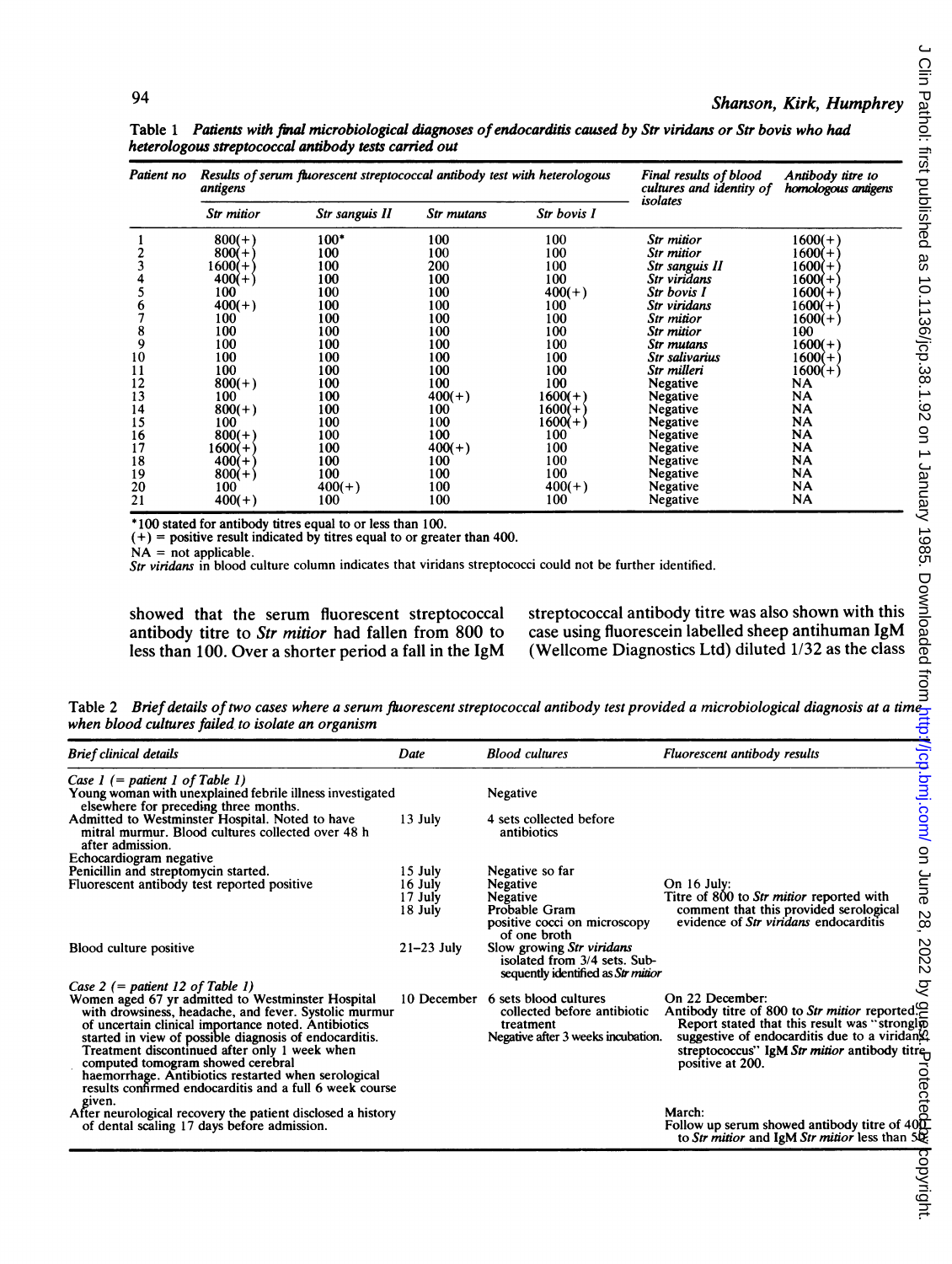| Patient no      | Organism causing endocarditis   | Results of serum fluorescent streptococcal antibody tests |                     |  |  |
|-----------------|---------------------------------|-----------------------------------------------------------|---------------------|--|--|
|                 |                                 | Heterologous antigens                                     | Homologous antigens |  |  |
|                 | Str faecalis                    |                                                           | 800                 |  |  |
| $\frac{22}{23}$ | Str faecalis                    |                                                           | 1600                |  |  |
| 24              | Str faecium                     |                                                           | 800                 |  |  |
| 25              | Str pneumoniae                  |                                                           | 1600                |  |  |
| 26              | Str pnuemoniae                  |                                                           | 1600                |  |  |
| 27              | Group B haemolytic streptococci |                                                           | 800                 |  |  |
| 28              | Str pyogenes                    |                                                           | NT                  |  |  |
| 29              | Staph aureus                    |                                                           | NA                  |  |  |
| 30              | Staph aureus                    |                                                           | NA                  |  |  |
| 31              | Staph epidermidis               |                                                           | NA                  |  |  |
| 32              | Neisseria sicca                 |                                                           | NA                  |  |  |
| 33              | Coxiella burnetii               |                                                           | NA                  |  |  |

Table 3 Results of serum fluorescent streptococcal antibody test in patients who had endocarditis due to organisms other than Str viridans or Str bovis confirmed microbiologically

- <sup>=</sup> antibody titre equal to or less than <sup>100</sup> with the same indicator strains of viridans streptococci stated in Table 1.  $NT = not tested.$ <br> $NA = not applied$ 

 $=$  not applicable.

specific conjugate.

Results of serum fluorescent antibody test using heterologous streptococcal antigens in patients with endocarditis caused by organisms other than Str viridans or Str bovis

isms other than viridans streptococci (including enterococci, pneumococci,  $\beta$ -haemolytic streptococci, and staphylococci) gave negative results with the heterologous streptococcal fluorescent antibody test despite the presence of occasional high antibody titres against homologous antigen (Table 3). The serum samples referred to St Stephen's

Twelve patients with endocarditis caused by organ-

Table 4 Results of serum fluorescent streptococcal antibody test in 20 patients who initially were suspected of having possible endocarditis but who had a final alternative diagnosis

| Patient no | <b>Blood culture</b><br>(final result) | Fluorescent streptococcal antibody test |     |                           | Final diagnosis or other clinico-pathological |                                                                                                                                                                                                     |  |
|------------|----------------------------------------|-----------------------------------------|-----|---------------------------|-----------------------------------------------|-----------------------------------------------------------------------------------------------------------------------------------------------------------------------------------------------------|--|
|            |                                        | Str mitior                              |     | Str sanguis II Str mutans |                                               | comments                                                                                                                                                                                            |  |
| 34         | Kingella isolated                      |                                         |     |                           |                                               | Kingella kingae septicaemia                                                                                                                                                                         |  |
| 35         | Neg                                    |                                         |     |                           |                                               | Dissecting aneurysm of aorta (PM)                                                                                                                                                                   |  |
| 36         | Neg                                    |                                         |     |                           |                                               | Collagen disease                                                                                                                                                                                    |  |
| 37         | Neg                                    |                                         |     |                           |                                               | No evidence of endocarditis (PM)                                                                                                                                                                    |  |
| 38         | Neg                                    |                                         |     |                           |                                               | Infected arteriovenous shunt and nephritis                                                                                                                                                          |  |
| 39         | Str mitior isolated -                  |                                         |     |                           |                                               | Contaminated intravenous line without<br>good evidence of endocarditis                                                                                                                              |  |
| 40         | Neg                                    |                                         |     |                           |                                               | Osteomyelitis                                                                                                                                                                                       |  |
| 41         | Neg                                    |                                         |     |                           |                                               | Haemolytic anaemia, not due to endocarditis                                                                                                                                                         |  |
| 42         | Neg                                    |                                         |     |                           |                                               | Systemic lupus erythematosus                                                                                                                                                                        |  |
| 43         | Neg                                    | 200                                     |     |                           |                                               | Cardiac failure and chest infection not<br>associated with endocarditis                                                                                                                             |  |
| 44         | Neg                                    |                                         |     |                           |                                               | Collagen disease                                                                                                                                                                                    |  |
| 45         | Neg                                    |                                         | 200 |                           |                                               | Cardiological problems from an attack of<br>Str viridans endocarditis 1 year previously<br>but did not have current new attack of<br>endocarditis; patient improved without<br>antibiotic treatment |  |
| 46         | Neg                                    |                                         |     |                           |                                               | Pyrexia of undetermined origin in patient with<br>previous heart surgery but endocarditis not<br>present                                                                                            |  |
| 47         | Neg                                    |                                         |     |                           |                                               | Disseminated gonococcal infection                                                                                                                                                                   |  |
| 48         | Neg                                    |                                         |     |                           |                                               | Pelvic inflammatory disease in woman with a<br>heart murmur but endocarditis not present                                                                                                            |  |
| 49         | <b>Neg</b>                             | 200                                     |     |                           |                                               | These patients were treated for endocarditis                                                                                                                                                        |  |
| 50         | Neg                                    |                                         |     |                           |                                               | although the diagnosis was considered<br>"doubtful"                                                                                                                                                 |  |
| 51         | Neg                                    |                                         |     |                           |                                               | Cerebrovascular accident in patient with mitral<br>stenosis but endocarditis not present                                                                                                            |  |
| 52         | Neg                                    |                                         |     |                           |                                               | Hodgkin's disease                                                                                                                                                                                   |  |
| 53         | Neg                                    |                                         |     |                           |                                               | Patient with prosthetic heart valve had fever<br>and recent erythromycin treatment; myeloma<br>and no endocarditis                                                                                  |  |

 $Neg = negative.$ 

antibody titre  $\leq 100$ .

(PM) = evidence at postmortem examination.

 $\epsilon$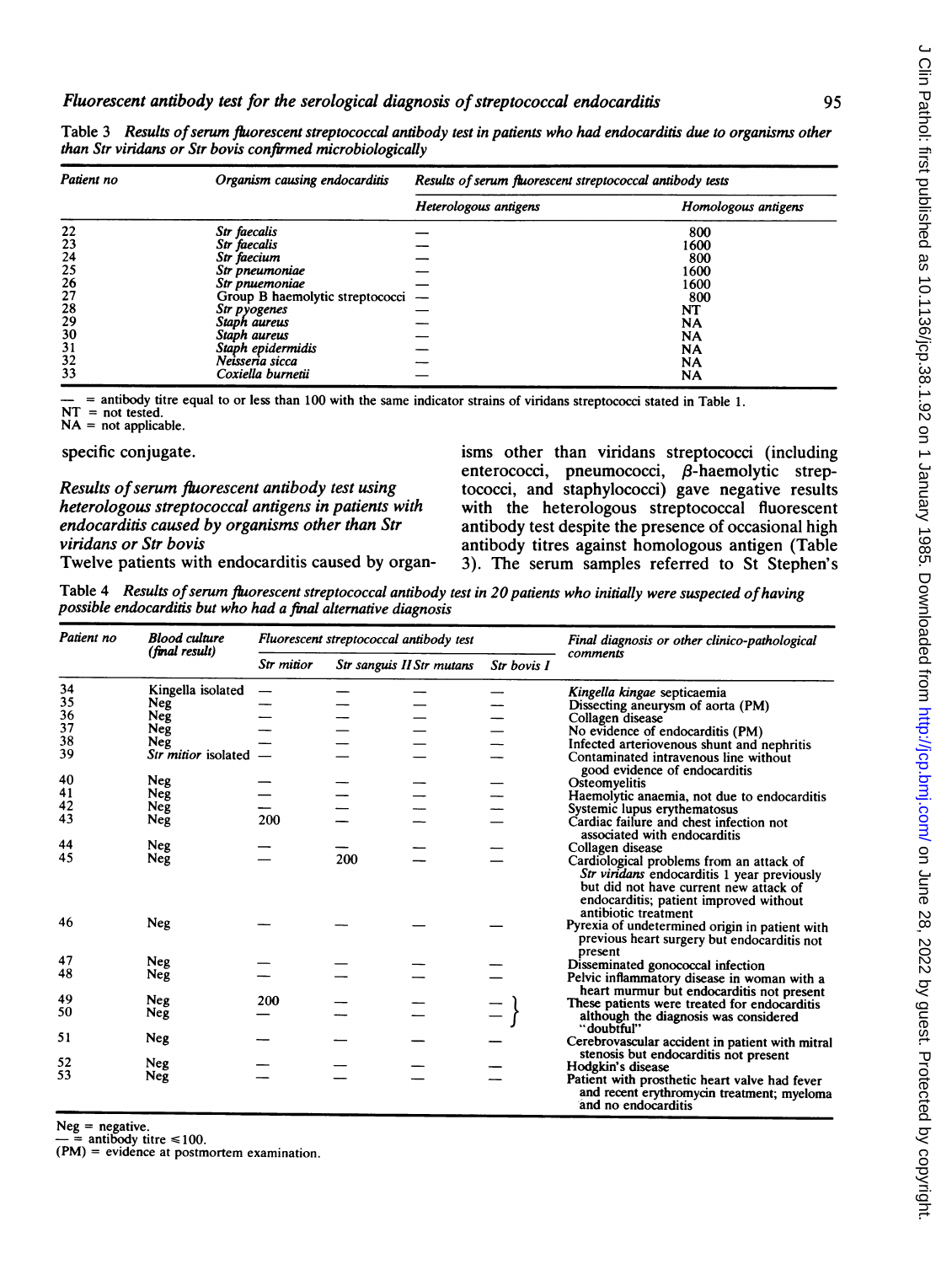|    | Patient no Initial blood culture findings and other Result of serum fluorescent Final blood culture results<br>comments                                                                                                                                                                                                                                        | streptococcal antibody test<br>using initial blood culture<br>isolate as antigen |                                                                                                                        | Final clinical and<br>microbiological diagnosis                                                           |
|----|----------------------------------------------------------------------------------------------------------------------------------------------------------------------------------------------------------------------------------------------------------------------------------------------------------------------------------------------------------------|----------------------------------------------------------------------------------|------------------------------------------------------------------------------------------------------------------------|-----------------------------------------------------------------------------------------------------------|
| 54 | Only 1 of 12 blood culture bottles<br>yielding growth of Str mitior after 7<br>days' incubation                                                                                                                                                                                                                                                                | 1600                                                                             | 4 of 12 blood culture bottles Infective endocarditis due<br>yielding growth of Str mitior<br>after 28 days' incubation | to Str mitior                                                                                             |
| 55 | Only 1 of 4 blood culture bottles from 800<br>this child yielded growth of<br>Str sanguis after a few days' incubation                                                                                                                                                                                                                                         |                                                                                  | No change from initial blood Infective endocarditis due<br>culture result                                              | to Str sanguis                                                                                            |
| 56 | Only 1 of 6 blood culture bottles<br>yielded growth of Str viridans after 3<br>days' incubation but Gram positive<br>cocci seen in broths of 2 further bottles.<br>Organism slow growing on blood agar                                                                                                                                                         | 1600                                                                             | Str viridans isolated from 4 of 6 Infective endocarditis due<br>blood culture bottles                                  | to Str viridans                                                                                           |
| 57 | Only 2 of 9 blood culture bottles<br>showed Gram positive cocci in broths<br>during microscopy after 5 days'<br>incubation. Blood agar subculture<br>plate from 1 broth had slow growing<br>strain of viridans streptococcus which<br>was directly used as homologous<br>antigen (patient had recently received<br>talampicillin from general<br>practitioner) | 400                                                                              | 6 of 9 blood culture bottles<br>finally yielded growth of<br>Str viridans during 3 weeks'<br>incubation                | Infective endocarditis due<br>to Str viridans                                                             |
| 58 | Only 2 of 6 blood culture bottles<br>yielded growth of viridans<br>streptococcus after 2 days' incubation                                                                                                                                                                                                                                                      | 400                                                                              | 4 of 6 blood culture bottles<br>yielded growth of Str viridans<br>after 5 days' incubation                             | Infective endocarditis due<br>to Str viridans                                                             |
| 59 | Str viridans isolated from 2 blood<br>culture bottles, belonging to different<br>sets, of 4 sets collected after 3 days'<br>incubation                                                                                                                                                                                                                         | 100                                                                              | No change from initial blood Patient died. Necropsy<br>culture result                                                  | showed anaplastic<br>squamous cell<br>carcinoma of lung and an<br>abdominal aortic aneurysm               |
| 60 | <i>Str milleri</i> isolated from 1 of 9 blood<br>culture bottles after 5 days' incubation<br>from elderly woman with pyrexia of<br>undetermined origin                                                                                                                                                                                                         | 50                                                                               | No change from initial blood Undetected focus of<br>culture result                                                     | infection. Patient better<br>after 10 days oral anti-<br>biotic treatment. Probably<br>not endocarditis   |
| 61 | Child had a total of 9 sets (18 bottles) Less than 100 against<br>of blood cultures collected. From 1<br>set (both bottles) a mixture of Str<br>sanguis and Str salivarius was<br>isolated after a few days' incubation                                                                                                                                        | each blood culture<br>isolate                                                    | No change from initial blood Unexplained febrile illness<br>culture result                                             | during months after heart<br>surgery settled without<br>antibiotics and was not<br>due to endocarditis    |
| 62 | Str faecalis isolated from 1 to 6<br>blood culture bottles during<br>one week incubation<br>Str viridans isolated from 1 of 6<br>blood culture bottles after one                                                                                                                                                                                               | Less than 50                                                                     | No change from initial blood Infective episode in a<br>culture result                                                  | leukaemic patient<br>probably not due to<br>endocarditis. Responded to<br>short course of antibiotics     |
| 63 | week incubation (child had<br>recently received oral<br>penicillin)                                                                                                                                                                                                                                                                                            | Less than 50                                                                     | No change from initial blood Child had a congenital heart<br>culture result                                            | defect, but unexplained<br>transient febrile episode<br>was thought unlikely to<br>be due to endocarditis |

Table 5 Results of serum fluorescent streptococcal antibody test using homologous antigen in patients who had equivocal blood culture findings initially

Hospital for fluorescent antibody tests from case 32, a child, and case 33, an adult, were from patients who initially presented with blood culture negative endocarditis. Q fever endocarditis in case  $3\overline{3}$  was subsequently diagnosed serologically by another laboratory using Coxiella burnetii complement fixation tests.

#### Serum fluorescent streptococcal antibody test in other cases ofblood culture negative endocarditis

Eight other adult patients had firm clinical diagnoses of endocarditis and negative serum fluorescent streptococcal antibody test results using heterologous antigens. The causative organism in each patient remained unknown.

#### Results of serum fluorescent streptococcal antibody test in patients who subsequently were given alternative diagnoses

Twenty patients in whom <sup>a</sup> clinical diagnosis of endocarditis was initially suspected were subsequently considered not to have endocarditis. Most of these patients had good evidence of alternative diagnoses (Table 4). As all 20 patients had serum fluorescent antibody titres below 400 there was no evidence of a false positive reaction in this group.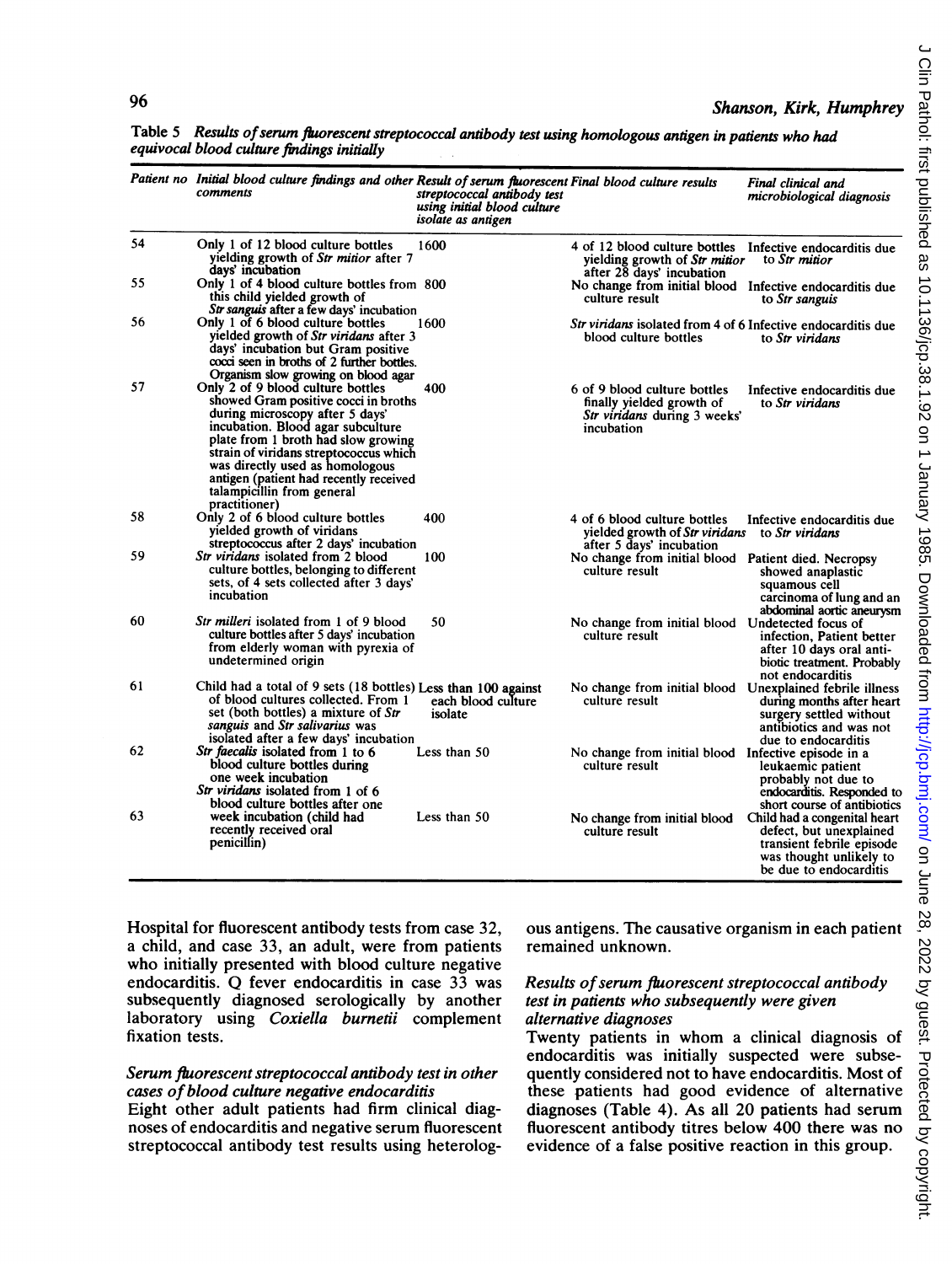### Results of serum fluorescent streptococcal antibody test in patients with non-cardiac sepis due to viridans streptococci

There were three patients with Str milleri liver abscess or empyema and one patient with Str sanguis spinal osteomyelitis, who had serum fluorescent streptococcal antibody titres between 200 and 800 against homologous antigens. The same serum samples from these patients had antibody titres equal to or less than 100 against the standard set of heterologous streptococcal antigens.

### Results of serum fluorescent streptococcal antibody test with homologous antigens in patients who had equivocal blood culture results

Five patients who initially had equivocal blood culture results were rapidly shown to have high antibody titres equal to or greater than 400 against their own blood culture isolates (homologous antigens). All five patients were finally diagnosed as having streptococcal endocarditis (Table 5). A negative serum fluorescent antibody test against homologous antigens was obtained in five other patients with equivocal blood culture results who were subsequently considered not to have endocarditis; further clinical details are included in Table 5.

#### **Discussion**

The microbiological diagnosis of streptococcal endocarditis is not usually difficult to establish as the causative organisms are most often isolated from repeated blood culture sets within 48 h of their collection.3 Factors that may cause the blood cultures to be negative or give delayed positive results include recent antibiotic treatment, infection due to fastidious strains of streptococci and the use of suboptimal blood culture techniques. The results of investigating patients with a possible clinical diagnosis of endocarditis using the serum fluorescent streptococcal antibody test with heterologous streptococcal antigens suggest that this serological test may be helpful when a positive result is obtained. It is noteworthy that a positive serological test with heterologous streptococcal antigens was obtained in 16 of 21 patients who finally had good clinical evidence of bacterial endocarditis. No false positive results were obtained with heterologous antigens in 12 patients with endocarditis caused by organisms other than Str viridans or Str bovis or in 20 patients initially suspected of having possible endocarditis but in whom there was <sup>a</sup> subsequent alternative diagnosis. Therefore a positive result with heterologous streptococcal antigens with an antibody titre greater than 400 was specific for serious streptococcal infections. Patients with viridans strep-

tococcal infections other than endocarditis did not have sera reacting with the set of heterologous antigens and a positive result with these antigens strongly suggested the presence of endocarditis due to streptococci. When the results of blood culture subsequently became positive there was sometimes still an advantage for the use of the serum fluorescent streptococcal antibody test as the results were obtained more rapidly with the antibody test during investigations on four patients. In 10 patients the antibody test gave the only microbiological evidence of streptococcal endocarditis and occasionally this greatly influenced the clinical management of the patient (case 2, Table 2). A high titre of class specific IgM streptococcal antibodies was also detected against heterologous antigen in an early serum sample from case 2. This suggests that IgM specific streptococcal antibody tests may be useful to help confirm current active infection when early serum samples are available.

The results of the study also clearly show that a negative result obtained with the serum fluorescent streptococcal antibody test with heterologous antigens does not exclude endocarditis due to viridans streptococci as there were frequent false negative reactions. These false negative reactions could sometimes be explained by infection due to strains of viridans streptococci which were not included in the set of indicator strains such as Str milleri and Str salivarius. Furthermore, some patients with infective endocarditis caused by Str mutans and Str mitior developed high homologous antibody titres but failed to react serologically with the indicator strains of Str mitior or Str mutans used in the study. One other report of the use of a serum fluorescent streptococcal antibody test for the serological diagnosis of streptococcal endocarditis also found individual strain variability in reactions with sera from patients with Str viridans endocarditis, and no indicator strain of Str mitior was found particularly suitable as a heterologous antigen.<sup>4</sup> In our experience the one strain that reacted more than any other strain with sera from patients with endocarditis was the Str mitior strain from patient N. The Str sanguis  $II$  strain used in our study had poor reactivity and might usefully be replaced by another strain in the future. The Str mutans strain also showed poor reactivity not only with sera from patients with Str mitior endocarditis but also with the one case of Str mutans endocarditis investigated. Str milleri endocarditis has been reported more frequently in the past few years and it may be worthwhile to include a heterologous Str milleri antigen for future clinical tests. Although Str bovis is not strictly a viridans streptococcus but <sup>a</sup> Lancefield group D streptococcus, it was interesting that some patients in the blood

 $\epsilon$